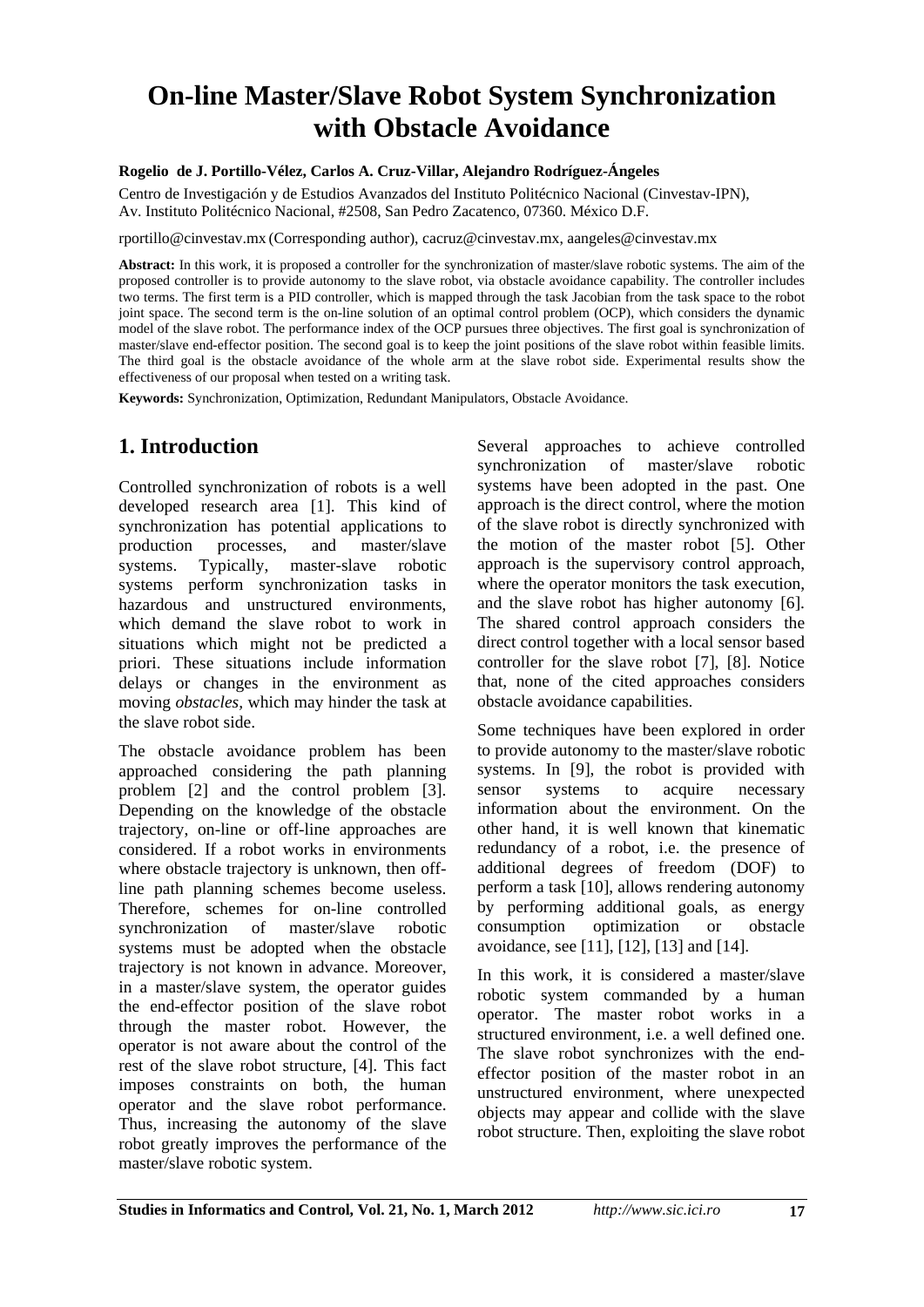redundancy, its autonomy is increased while avoiding obstacles.

To achieve three objectives; the master/slave synchronization, the obstacle avoidance and robot joint limits avoidance at the slave side, an on-line optimal controller is proposed. The proposed controller simultaneously performs trajectory tracking and position time varying obstacle avoidance, while only instantaneous obstacle position is required. In this work, such a position is obtained via a CCD camera, to online locate a repulsive potential field around the obstacle. However, visual servoing approach is not followed as the robot closed loop feedback is performed by using the optical encoder attached to each joint actuator.

The design of the synchronization controller is considered as a dynamic optimization problem, which is on-line solved by means of the *gradient flow* approach [15]. Therefore, the state derivatives with respect to the optimizing controller input (sensitivities) are computed by on-line solving a set of adjoint differential equations.

Four features are distinguished in this work: i) consideration of the dynamic model of the slave robot in the controller design, ii) the inverse kinematic models of both robots are not required, iii) the fact that the operator is not aware of the obstacle presence, indeed, the controller does not know the obstacle trajectory but the instantaneous position, and iv) the controller considers joint limits avoidance at the slave robot side, in order to ensure feasible slave robot configurations.

The rest of the paper is organized as follows. The synchronization problem is stated in section 2. In section 3, the necessary mathematical models are provided. Section 4 describes the proposed synchronization controller. A case study is presented in section 5. In section 6 experimental results are discussed. Section 7 closes the paper with the conclusions.

# **2. Problem Statement**

In the following, sub-index *M* refers to the master robot while sub-index *S* refers to the slave robot. Consider a master/slave system, composed of a master robot with  $n<sub>M</sub>$  joint DOF, and a redundant slave robot with  $n<sub>s</sub>$  joint DOF. Thus, dissimilar master/slave robot systems, i.e. without the same kinematic structure, can be considered. The problem is stated as follows: to design a controller to synchronize the endeffectors position of a master/slave robot system, avoiding any possible collision between the obstacle and the slave robot, in spite of the lack of knowledge of the master robot operator about the obstacle trajectory.

### **Remarks:**

- The above stated problem considers only end-effector position communication from the master robot to the slave robot.
- Joint limits avoidance must be considered to guarantee feasible kinematic configurations of the slave robot.

# **3. Models of the Master/Slave Robots**

Due to the proposed unilateral synchronization scheme, only the direct kinematic model is required on the master robot side. On the slave robot side, the direct kinematic model and the dynamic model are required.

### **3.1 Master robot model**

Consider a fully actuated and rigid master robot with  $n_{\nu}$  joints. In general terms, the direct kinematics of the master robot is a nonlinear function  $h_M : \mathbb{R}^{n_M} \to \mathbb{R}^{m_M}$ , given in equation (1), which maps the vector of joint positions  $q_M \in \Box^{n_M}$ , to the vector of cartesian positions  $X_M \in \mathbb{Z}^{m_M}$ , where  $m_M$  is the Cartesian task dimension of the master robot.

$$
X_{_M} = h_{_M}(q_{_M}) \tag{1}
$$

# **3.2 Slave Robot Model**

Consider a  $n<sub>s</sub>$  -.joint, fully actuated and rigid slave robot. Its joint positions are denoted by  $q_s \in \mathbb{R}^{n_s}$ . The slave robot Cartesian space is  $m<sub>s</sub>$  - dimensional, in such way that in general  $n_s \geq m_s$  in order to guarantee task feasibility, and for redundant robot manipulators  $n_s > m_s$ . The same holds for the master robot.

The direct kinematic model of the slave robot is a nonlinear function  $h_s : \mathbb{R}^{n_s} \to \mathbb{R}^{m_s}$ , given in equation (2), which maps the vector of joint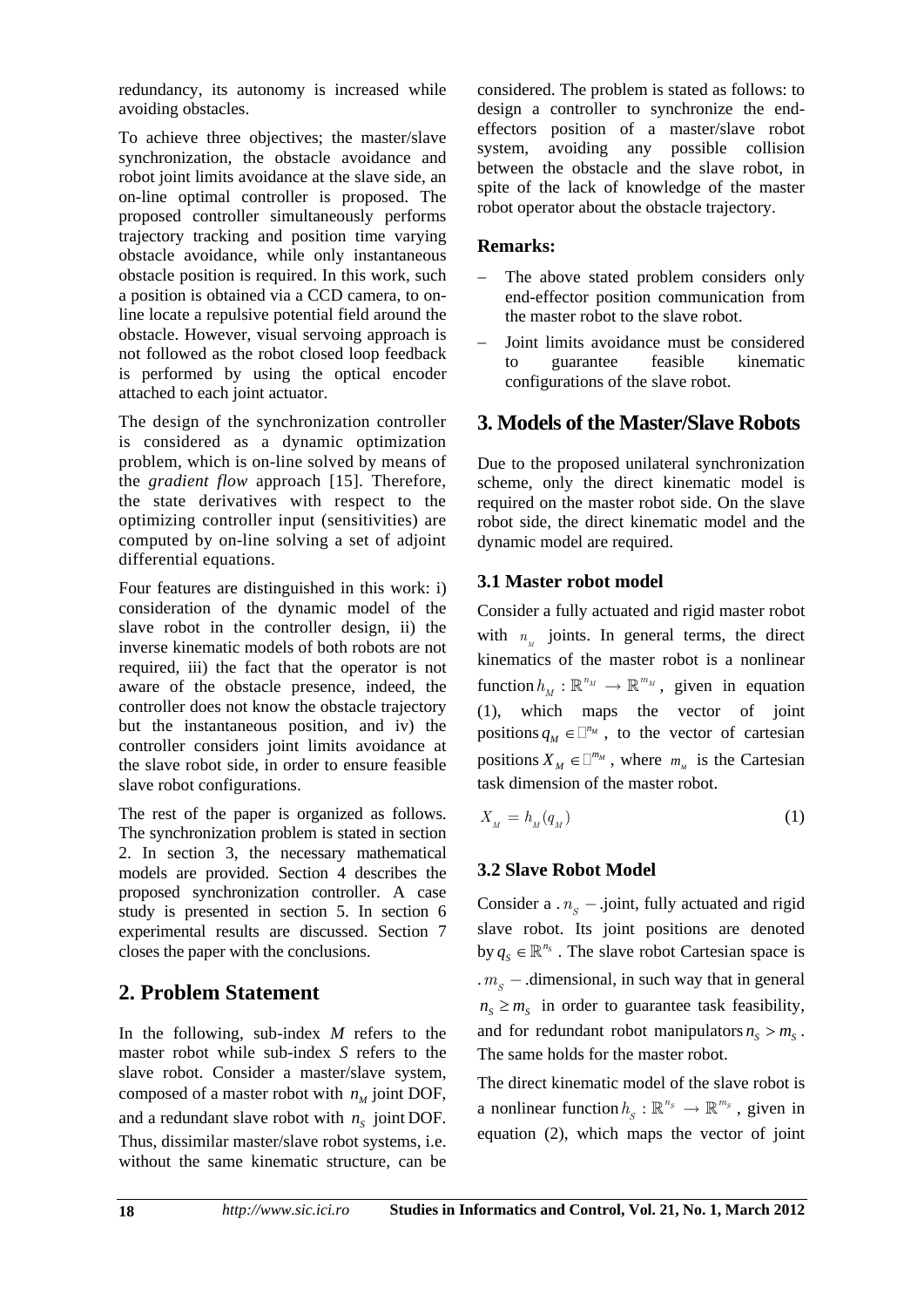variables  $q_s$ , to the vector of Cartesian variables  $X_s \in \square^{m_s}$ .

$$
X_s = h_s(q_s) \tag{2}
$$

It is important to highlight that for trajectory design, motion planning, and for control implementations, the inverse kinematics model, which gives the inverse relationship in equations (1) and (2), is required. In general, the inverse kinematic model implies multiple solutions or even singular solutions, depending on the robot architecture. Our proposal is free of inverse kinematic model since the optimization formulation implicitly solves the joint trajectory generation problem.

Applying the Euler-Lagrange formalism, the joint space dynamic model of the slave robot is given in equation (3), where  $\dot{q}_s \in \mathbb{R}^{n_s}$  and  $\ddot{q}_s \in \mathbb{R}^{n_s}$ are the joint velocities and accelerations, respectively;  $M(q_s) \in \mathbb{R}^{n_s \times n_s}$  is the symmetric, positive-definite inertia matrix,  $G(q_s) \in \mathbb{R}^{n_s \times 1}$ , denotes the vector of gravity forces,  $B \in \mathbb{R}^{n_s \times n_s}$ , is a diagonal matrix containing the viscous friction coefficients of the slave robot joints,  $C(q_s, \dot{q}_s) \in \mathbb{R}^{n_s \times n_s}$ , represents the Coriolis and centrifugal forces matrix, and the vector of input torques for the slave robot is given by  $\tau_s \in \mathbb{R}^{n_s \times 1}$ .

$$
M(qs)\ddot{q}_s + C(q_s, \dot{q}_s)\dot{q}_s + B\dot{q}_s + G(q_s) = \tau_s \tag{3}
$$

To fully relate the slave robot joint and Cartesian spaces, it is required to establish a relation among the joint torques  $\tau_s$ , and the Cartesian forces  $F_s \in \mathbb{R}^{m_s}$ , for that, the robot Jacobian  $J_s(q_s) = \frac{\partial X_s}{\partial q_s} \in \mathbb{R}^{m_s \times n_s}$  $\chi_{S}_S(q_{_S}) = \frac{\partial X_S}{\partial q_{_S}} \in \mathbb{R}^{m_{_S} \times n_{_S}}$  $J_s(q_s) = \frac{\partial X_s}{\partial q_s} \in \mathbb{R}^{m_s \times n_s}$  is considered. Notice that for redundant manipulators the Jacobian is not a square matrix. Thus as far as  $rank{J_s(q_s)} = m_s$ , and assuming there exists an admissible vector  $q_s$  such that  $X_s = h_s(q_s)$ , see [16], it is guaranteed that the Cartesian task  $X<sub>s</sub>$  can be accomplished. Meanwhile, in the redundant case, an extra task such as obstacle avoidance, load distribution or joint limit avoidance can be performed.

## **4. Joint/Cartesian Synchronization Controller**

The synchronization controller is conformed of two additive terms. The first term of the controller considers a PID Cartesian controller. This part of the controller is mapped through the Jacobian of the slave robot  $(q_s) = \frac{\partial X_s}{\partial q_s} \in \mathbb{R}^{m_s \times n_s}$  $\chi_{S}_S(q_{_S}) = \frac{\partial X_S}{\partial q_{_S}} \in \mathbb{R}^{m_{_S} \times n_{_S}}$  $J_s(q_s) = \frac{\partial X_s}{\partial q_s} \in \mathbb{R}^{m_s \times n_s}$ , to the joint torques at the slave robot joint space. The second part considers an optimal controller, which is an online solution of an OCP. Thus, the input torque  $\tau_s$ , in equation (3), is proposed as in equation (4), where  $F_{\text{PID}_S} \in \mathbb{R}^{m_s \times 1}$  is the slave robot PID cartesian controller, and  $\tau_{o_s} \in \mathbb{R}^{n_s \times 1}$  $\mathbf{v}_{o_s} \in \mathbb{R}^{n_s \times 1}$ , is the solution to a dynamic optimization problem.

$$
\tau_{S} = J_{S}^{T}(q_{S})F_{PID_{S}} + \tau_{O_{S}}
$$
\n
$$
\tag{4}
$$

The proposed controller is developed as follows.

#### **4.1 PID Cartesian controller**

The PID controller for the slave robot is based on Cartesian task space variables. Therefore, by considering equation (2), it follows that this part of the controller can be expressed as in equation (5), where  $K_{P_S}, K_{D_S}, K_{I_S} \in \mathbb{R}^{m_S \times m_S}$  are proportional, derivative, and integral diagonal gain matrices, respectively.

$$
F_{\rho_{ID_s}} = K_{P_s} e_{C_s} + K_{D_s} \dot{e}_{C_s} + K_{I_s} \int e_{C_s} dt \tag{5}
$$

The Cartesian synchronization error is denoted by  $e_{C_s} \in \mathbb{R}^{m_s \times 1}$  $e_{C_s} \in \mathbb{R}^{m_s \times 1}$  while  $\dot{e}_{C_s} \in \mathbb{R}^{m_s \times 1}$  $\dot{e}_{C_s} \in \mathbb{R}^{m_s \times 1}$  represents its time derivative, which are given in equations (6) and (7), where  $X_M$  and  $X_S$ , are given in equations (1) and (2), and  $\dot{X}_M$  and  $\dot{X}_S$  denote their time derivatives.

$$
e_{C_s} = X_M - X_s = X_M - h_s(q_s)
$$
 (6)

$$
\dot{e}_{C_s} = \dot{X}_M - \dot{X}_s = \dot{X}_M - J_s(q_s)\dot{q}_s \tag{7}
$$

#### **4.2 Optimization problem statement**

The aim of the optimal controller is to improve the PID controller performance, by minimizing the Cartesian tracking error, as well as taking advantage of the redundancy to yield obstacle avoidance and considering robot joint position limits.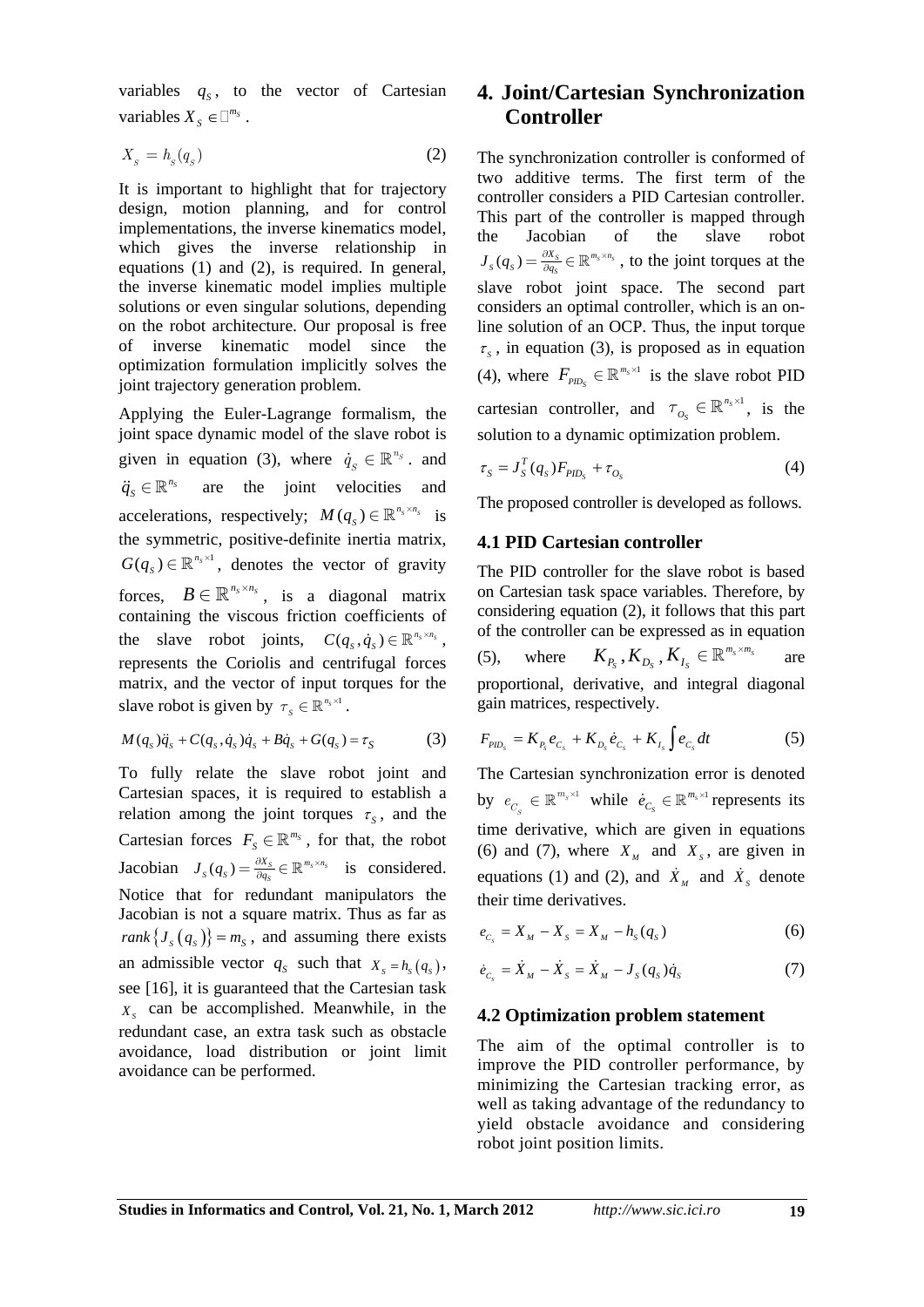Let us consider the state vector  $\xi = [\xi_1 \xi_2 \xi_3]^T = [q_s \dot{q}_s q_t]^T \in \mathbb{R}^{(2n_s + m_s) \times 1}, \text{ where}$ <sup>1</sup> *<sup>S</sup> I*  $J$   $C_s$  $q_{i} = \int e_{C_{s}} dt \in \mathbb{R}^{m_{s} \times 1}$  corresponds to the vector state generated by the cartesian PID controller (5). The closed loop system given by the robot dynamic model (1) and (4) is given in equation (8), where the Coriolis, friction and gravitational effects are considered in the vector  $N(\xi_1, \xi_2) = C(\xi_1, \xi_2)\xi_2 + B\xi_2 + G(\xi_1)$ .

$$
\dot{\xi} = \begin{bmatrix} \xi_{2} & & & \\ M^{-1}(\xi_{1}) \left[ -N(\xi_{1}, \xi_{2}) + J_{s}^{T}(\xi_{1}) F_{\mu_{D}} + \tau_{o_{s}} \right] & \\ X_{M} - F_{\mu_{\xi}}(\xi_{1}) & & \end{bmatrix}
$$
(8)

The general OCP consists on minimizing the objective function  $I \in \mathbb{R}$ , subject to the closed loop dynamical model (8) and in general to *p* inequality constraints  $g \in \mathbb{R}^{p \times 1}$ . The objective function *I,* and the inequality constraints *g,* are function of the vector  $\xi$ , and the optimal controller  $\tau_{\mathcal{O}_s}$ .

Thus, the constrained OCP is stated as: to minimize  $I(\xi, \tau_{O_s})$  under the optimization controller  $\tau_{O_S}$ , subject to the dynamical model (8), and the constraints  $g(\xi, \tau_{O_s})$ . This is stated as follows

 $\min$  *I*( $\xi, \tau_{o_s}$ ) subject to  $\xi = f(\xi, \tau_{o_{\epsilon}})$  $g_i\left(\xi, \tau_{o_s}\right) \leq 0 \quad i = 1, 2, ..., p$ *OS*  $f\big(\mathbf{\xi}, \mathbf{\tau}_{o_{\mathrm{s}}}$ τ  $\dot{\xi} = f(\xi, \tau_o)$  (9)

Solving constrained optimization problems as that one in equation (9) might be difficult, even for the linear case, as reported in [17].

In this work, inequality constraints  $g_i$  are used to consider robot obstacle avoidance and position joint limits. This is performed by considering the barrier functions approach [18]. Thus, the original OCP (9) can be rewritten as an OCP without inequality constraints (10), where the constraints are included in an augmented objective function  $I_a$ .

$$
\min_{\tau_{o_s}} \quad I_a\left(\xi, \tau_{o_s}\right) \tag{10}
$$

subject to  $\dot{\xi} = f(\xi, \tau_{o_s})$ 

### **4.3 On-line optimal synchronization controller**

Most of the OCP are solved off-line, [19]. However, the proposed approach must consider an on-line solution, as the slave robot works at an unstructured environment. Therefore, in this proposal the optimization problem given in equation (10) is solved via the gradient flow approach [15]. The gradient flow approach states that the optimal controller  $\tau_{O_s}$ , which minimizes the objective function  $I_a$ , can be proposed as the solution to equation (11), where  $\Gamma \in \mathbb{R}^{n_s \times n_s}$ , is a diagonal gain matrix, which is related to convergence properties of the gradient flow approach.

$$
\dot{\tau}_{O_S} = -\Gamma \left( \nabla_{\tau_{O_S}} I_a \right)^T \tag{11}
$$

The gradient of the objective function, with respect to the independent optimization vector *OS*  $\nabla_{\tau_{\alpha}} I_a \in \mathbb{R}^{1 \times n_s}$ , is computed by following the chain rule of differentiation, as indicated in equation (12).

$$
\nabla_{\tau_{O_s}} I_a = \left( \frac{\partial I_a \left( \xi, \tau_{O_s} \right)}{\partial \xi} \frac{\partial \xi}{\partial \tau_{O_s}} + \frac{\partial I_a \left( \xi, \tau_{O_s} \right)}{\partial \tau_{O_s}} \right) \tag{12}
$$

In equation (12), the term  $\frac{\partial \xi}{\partial x}$ *t*  $\partial$  $\partial \tau_{_{O_{s}}^{} }$  denotes the states sensitivity function matrix with respect to the control action  $\tau_{O_s}$ , which is obtained from partial differentiation of the closed loop system (8), in a similar fashion as in [19], for the parametric sensitivity matrix.

Then, differentiating the closed loop system (8), with respect to  $\tau_{O_s}$  and inverting the order

of the linear operators 
$$
\left[\frac{\partial}{\partial \tau_{o_s}}, \frac{d}{dt}\right]
$$
, it results in a

time varying linear dynamical system, in terms

of 
$$
\left[\frac{\partial \xi}{\partial \tau_{o_s}}\right]
$$
, as given in equation (13).

$$
\frac{d}{dt}\frac{\partial \xi}{\partial \tau_{O_s}} = \left(\frac{\partial f(\xi, \tau_{O_s})}{\partial \xi}\frac{\partial \xi}{\partial \tau_{O_s}} + \frac{\partial f(\xi, \tau_{O_s})}{\partial \tau_{O_s}}\right)
$$
(13)

Equations (11) and (13) are two dynamical systems that have to be on-line solved. They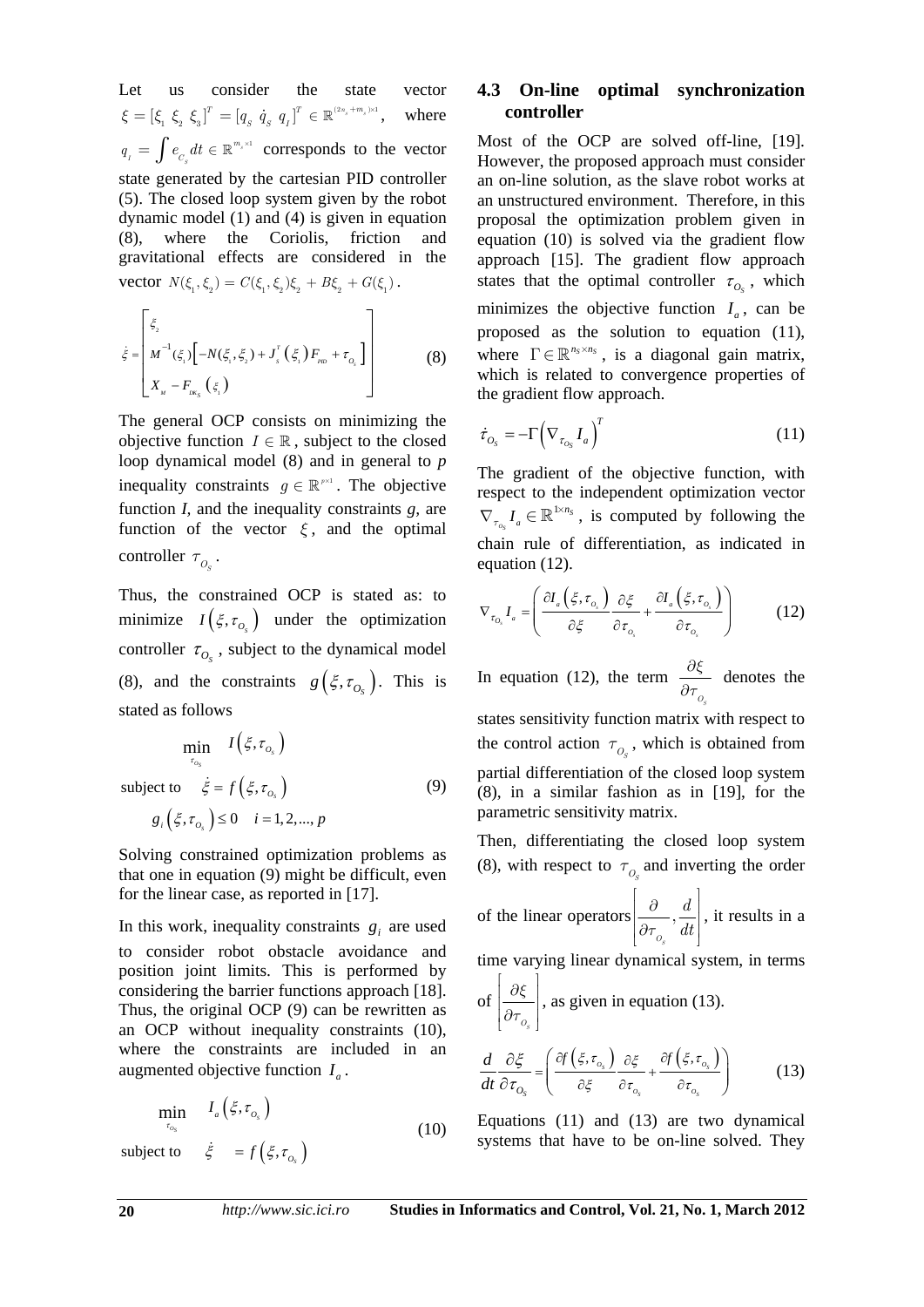depend on the dynamics of the slave robot (8) through the states sensitivity function matrix

| ð<br>Ļ |  |
|--------|--|
| Þ      |  |

#### **4.4 Non-incrementality of the objective function.**

**Theorem 1.** *If*  $\tau_{O_s}^*(t)$  *is the solution of the differential equation (11), with*  $\Gamma \in \mathbb{R}^{n_s \times n_s}$  *a diagonal definite positive matrix, then the objective* function  $I_a(\xi^*, \tau^*_{O_s})$ , is non*increasing along trajectories*  $\xi^*(t)$  *and*  $\tau^*_{O_s}(t)$ *, where*  $\xi^*(t)$  *is the solution to (8), with*  $\tau_{O_{\rm s}}(t) = \tau_{O_{\rm s}}^*(t)$ .

*Proof:* The time evolution of  $I_a(\xi, \tau_a)$  is given by

$$
I_a\left(\xi(t), \tau_{O_s}(t)\right) = I_a\left(\xi(0), \tau_{O_s}(0)\right) + \int_0^t \frac{dI_a\left(\xi(t), \tau_{O_s}(t)\right)}{d\sigma} d\sigma \tag{14}
$$

where the time derivative of  $I_a(\xi, \tau_{o_a})$  is given by

$$
\frac{dI_a(\xi,\tau_{\scriptscriptstyle O_s})}{dt} = \left(\frac{\partial I_a(\xi,\tau_{\scriptscriptstyle O_s})}{\partial \xi}\frac{\partial \xi}{\partial \tau_{\scriptscriptstyle O_s}} + \frac{\partial I_a(\xi,\tau_{\scriptscriptstyle O_s})}{\partial \tau_{\scriptscriptstyle O_s}}\right) \tag{15}
$$

Finally, by considering equation (11), the time evolution of  $I_a(\xi, \tau_{o_a})$  is given by

$$
I_{a}(\xi(t), \tau_{o_{s}}(t)) = I_{a}(\xi(0), \tau_{o_{s}}(0))
$$
  
+
$$
\int_{0}^{t} \left[ \left( \frac{dI_{a}(\xi(t), \tau_{o_{s}}(t))}{d\tau_{o_{s}}} \right) \left[ \left( \frac{dI_{a}(\xi(t), \tau_{o_{s}}(t))}{d\tau_{o_{s}}} \right)^{T} \right] d\sigma \right]
$$
(16)

#### **4.5 Remarks on the optimal controller**

- The complexity of the optimal controller relies on the computation of the sensitivities (13), which represents an adjoint system to the robot model (3) in closed loop with controller (4). This adjoint system is derived in the next section, for a specific case study.
- The controller is valid for any locally convex and at least one time differentiable objective function.

# **5. Case Study**

The synchronization of two *dissimilar*  Master/Slave robot manipulators, performing a writing task while the slave robot avoids only one moving obstacle, is considered. The testbed is conformed of a three joint DOF serial robot as master robot, a three joint DOF planar robot as a slave robot and a CMOS camera as a sensor to detect the obstacle position. Both robots were constructed at Cinvestav-IPN and are built of aluminum (alloy 6063 T-5), with 9.525 [mm] thickness.

#### **5.1 Master robot**

The master robot (figure 1) is driven by 3 DC brushless servomotors of the brand Maxon©. Its direct kinematic model is given in equation (17), where,  $S_{i_{ij}} = \sin\left(q_{i_{ij}}\right)$ , and  $C_{i_{ij}} = \cos\left(q_{i_{ij}}\right)$ , for  $i=1,2,3$ . The lengths of the links corresponding to the master direct kinematic model are:  $l_{2_{\mu}} = 0.25$  [*m*] and  $l_{3_{\mu}} = 0.26$  [*m*].

By locking the first joint of this robot, its workspace has the same dimension than the slave robot workspace, which is planar.



**Figure 1.** Master Robot.

$$
x_{m} = (l_{2_{M}} C_{2_{M}} + l_{3_{M}} C_{3_{M}}) C_{1_{M}}
$$
  
\n
$$
y_{m} = l_{2_{M}} S_{2_{M}} + l_{3_{M}} S_{3_{M}}
$$
  
\n
$$
z_{m} = (l_{2_{M}} C_{2_{M}} + l_{3_{M}} C_{3_{M}}) S_{1_{M}}
$$
\n(17)

#### **5.2 Slave robot**

The slave robot (Figure 2) is driven by DC brushless servomotors of the brand Micromo© Electronics Inc. Its direct kinematic model is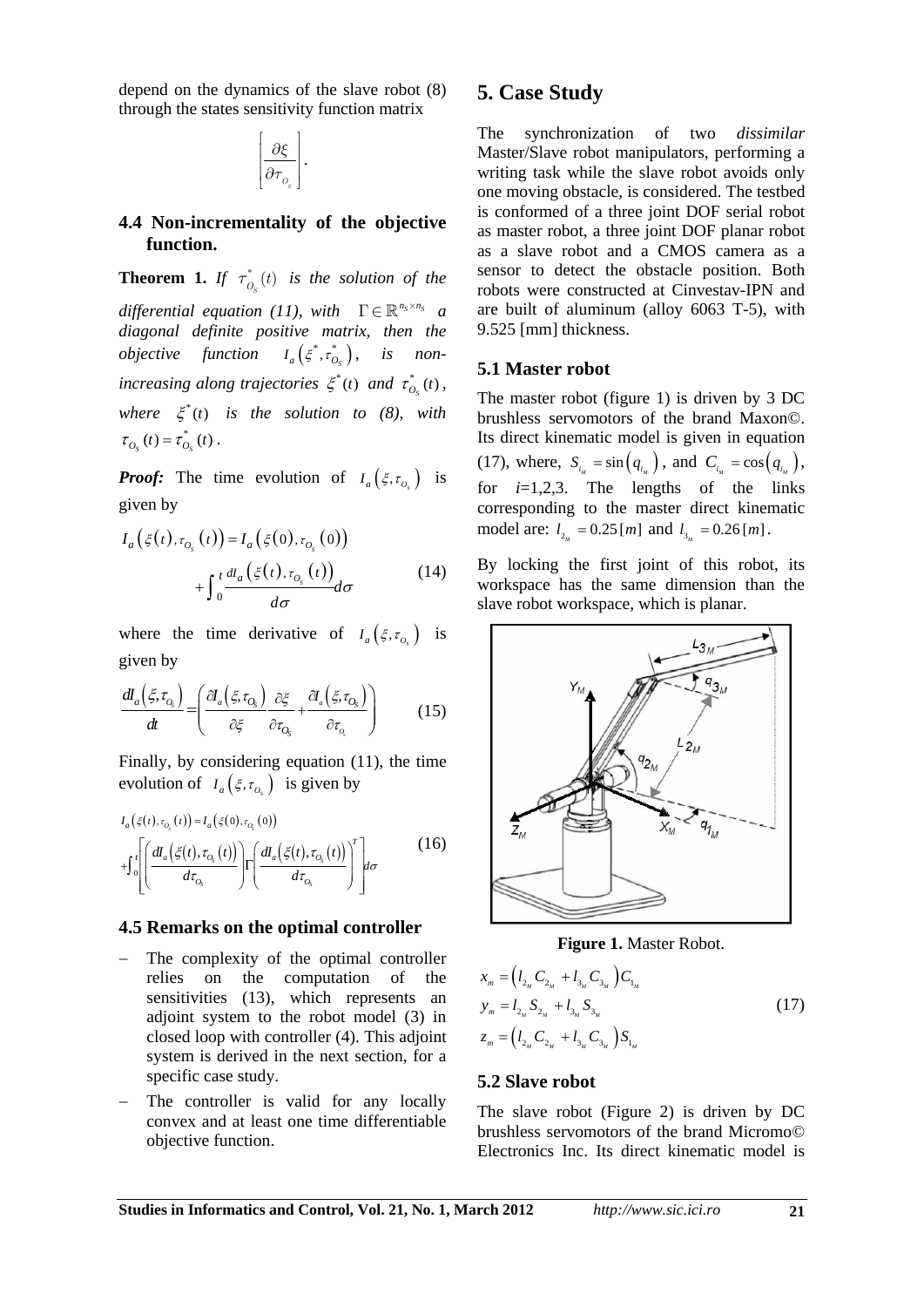expressed in equation (18), were  
\n
$$
S_{ijk_s} = \sin(q_{i_s} + q_{j_s} + q_{k_s})
$$
 and  
\n
$$
C_{ijk_s} = \cos(q_{i_s} + q_{j_s} + q_{k_s}).
$$
  
\n
$$
x_s = -l_{i_s} S_{1_s} - l_{2_s} S_{12_s} - l_{3_s} S_{123_s}
$$
  
\n
$$
y_s = l_{i_s} C_{1_s} + l_{2_s} C_{12_s} + l_{3_s} C_{123_s}
$$
 (18)  
\n
$$
z_s = 0
$$



**Figure 2.** Slave Robot.

Notice in Figure 1 and Figure 2 that the Cartesian coordinate systems have the same orientation. Thus, no rotations are required to obtain the relation between the Master/Slave Cartesian spaces. Nonetheless, a scaling factor  $S_F = 0.75$ , and an offset  $(x_{r}$ ,  $y_{r}$ ) =  $(0.05, -0.1)$ [*m*] are applied to the endeffector position of the master robot to fit into the slave robot workspace.

#### **5.3 Obstacle position sensing and testbed**

The Cartesian obstacle position **X***o*, which is constrained to the slave robot workspace, is acquired through a binarizarion of the images from a camera of the Photonfocus© brand, and processed in a personal computer. A frame grabber model X64 X-celera-CL PX4 from DALSA©, is used to preprocess the images from the CMOS camera. The camera is placed in front of the robot manipulator, such that the image plane of the camera is parallel to the work space of the slave robot. The slave robot and the background are in black color and, in order to increase the contrast for the image processing, the obstacle is in white color. The obstacle detection is sampled at 10 Hz.

The slave robot controller was programmed using another personal computer. The master/slave robot joint positions were obtained via a sensoray© 626 data acquisition board sampling at 500 Hz.

Both personal computers, the one which controls the slave robot and the one which computes the obstacle position, are equipped with Matlab©-Simulink© software. The above description of the testbed is shown in Figure 3.



**Figure 3.** Testbed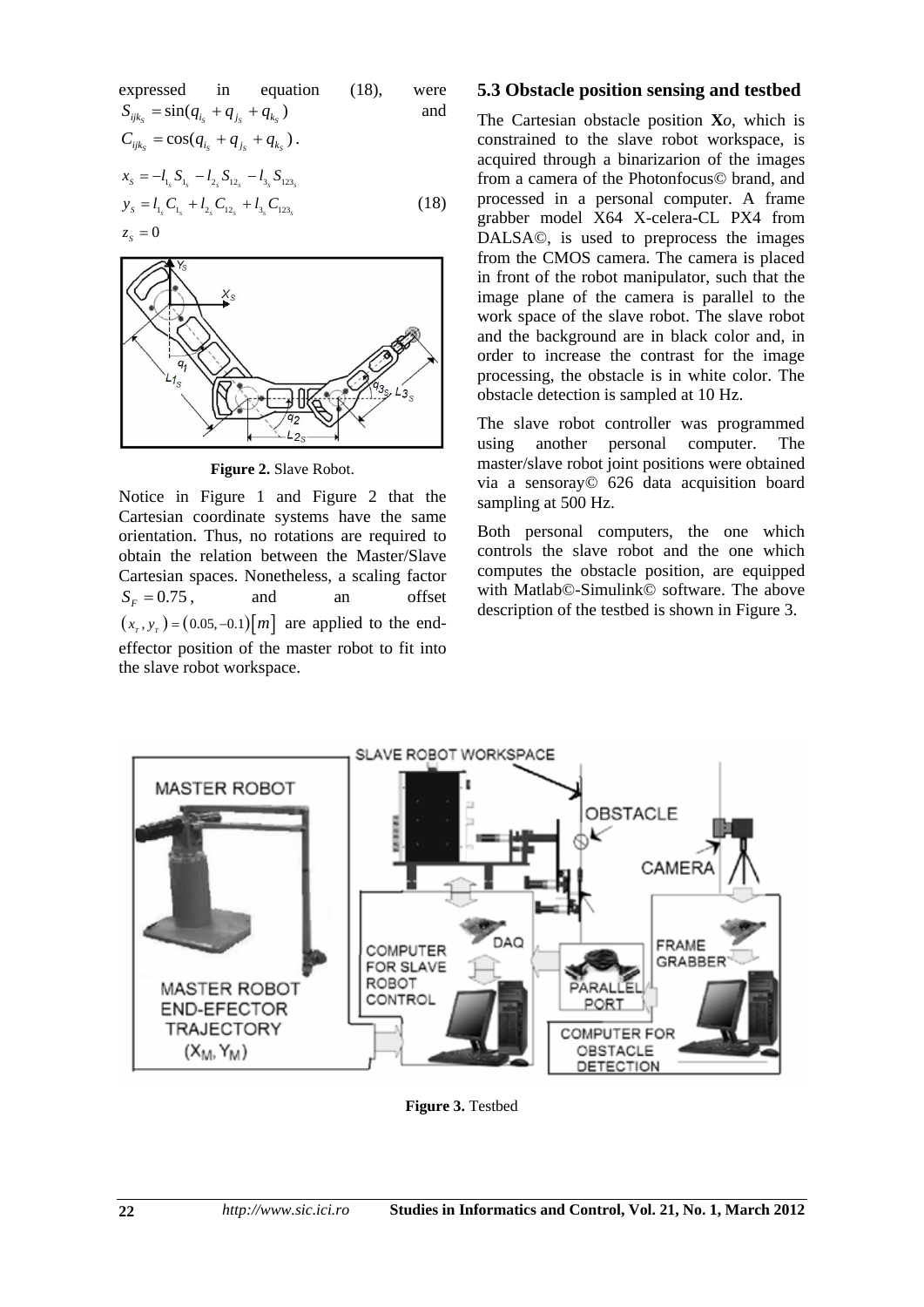#### **5.4 Proposed Objective Function**

The proposed objective function is designed to achieve the end-effector synchronization of the master/slave system. This is achieved by considering a convex function of the Cartesian synchronization error, which will be defined in the optimization problem. The obstacle and joint limit avoidance tasks are considered as inequality constraints at the optimization problem.

Obstacle avoidance is considered by using artificial potentials, which have similar form as it is addressed in [3]. It is considered a distance between the slave robot links and the obstacle, denoted by  $e_{O_{\rm{ex}}}$ , given in equation (19). This distance is related to the Cartesian obstacle position  $X_{\alpha}$ , and to the Cartesian position of the extreme of the  $i^{th}$  - link of the slave robot  $X_{\rm s}$ , for  $i = 1, 2, 3$ .

$$
e_{O_{S_i}} = (X_O - X_{S_i})^T (X_O - X_{S_i})
$$
 (19)

Therefore, the OCP is formulated as a minimization problem under the independent vector  $\tau_{O_s} \in \mathbb{R}^{3 \times 1}$ , with the constraints given by the obstacle avoidance through  $e_{O<sub>g</sub>}$ , and the robot joint limits  $q_{i_{\text{min}}}$  and  $q_{i_{\text{max}}}$ , for  $i=1,2,3$ . This is given in the problem (20).

$$
\min_{\tau_{o_s}} \quad I = e_{c_s}^T \cdot e_{c_s}
$$

subject to

$$
e_{o_{si}} - \rho_i \le 0 \qquad i = 1, 2, 3
$$
  
\n
$$
q_{i_{\min}} - q_i \le 0 \qquad i = 1, 2, 3
$$
  
\n
$$
q_i - q_{i_{\max}} \le 0 \qquad \vdots \qquad \vdots \qquad \vdots
$$
  
\n
$$
\dot{\xi} = f\left(\xi, \tau_{o_s}\right)
$$
  
\n(20)

To avoid overcoming the slave robot joint limit, the barrier function approach is used, see [18]. For this, joints limits are considered to be the same for the three links and symmetrical, i.e.  $q_{i_{\min}} = -q_{i_{\max}} = q^*$ .

Then, the optimization problem (20), can be written as an unconstrained optimization problem as follows

$$
\min_{\tau_{O_S}} I_a = e_s + \sum_{i=1}^3 \frac{\alpha_i}{e_{O_{S_i}} + \rho_i} - \sum_{i=1}^3 \frac{2\mu_i q^*}{(q_i)^2 - (q^*)^2}
$$
\nsubject to\n(21)

subject to

$$
\dot{\xi} = f(\xi, \tau_{O_{\rm s}})
$$

where  $q^* > 0$ , is the parameter related to the motion constraints at the slave robot joint limits,  $q_i$  is the  $i^{th}$  – slave joint link position,  $\alpha_i$  and  $\rho_i$  are optimization parameters related to the influence area of the artificial potentials, and  $\mu_i$  is a parameter related to the slave robot joints limits.

#### **6. Results and Discussion**

At the initial condition, i.e.  $t = 0$ , the slave robot is configured with  $q_{1s} = q_{2s} = q_{3s} = 0$ , thus the initial end effector position is located at the Cartesian coordinates  $x_s = 0 \lfloor m \rfloor$  and  $y_s = -0.452 [m]$ . The master robot joints were selected to be  $q_{1_M} = 0$  for all *t*;  $q_{2_M} = \frac{\pi}{2}$  and  $q_{3y} = 0$  only for  $t = 0$ , thus the master endeffector coordinates are  $x_M = 0.26 \lceil m \rceil$ ,  $y_M = -0.25[m]$  and  $z_M = 0[m]$ . The slave robot joint limits are considered, with  $q^* = 2.618 \, \text{rad}$ , which are part of the mechanical design of the slave robot structure due to safety reasons.

The Cartesian PID controller gains and optimal controller parameters were selected via simulation tests. The main diagonal elements of the PID gain matrices for each one of the cartesian-DOF are listed in Table 2.

**Table 2.** Cartesian PID Gains

|             | $K_{P_S}$ | $\mathbf{A}_{D_S}$ | I e |
|-------------|-----------|--------------------|-----|
| $x_{\rm s}$ | 1000      | 70                 | 50  |
| $\mathbf S$ | 1000      | 70                 | 50  |

The optimal part of the controller uses the following parameters:  $\Gamma_i = 0.1$ ,  $\alpha_i = 0.002$ ,  $\rho_i = 0.001$  and  $\mu_i = 0.01$ , for  $i = 1, 2, 3$ .

The performed experiment is described as follows. The operator guided the position of the master robot end-effector, during 60 seconds,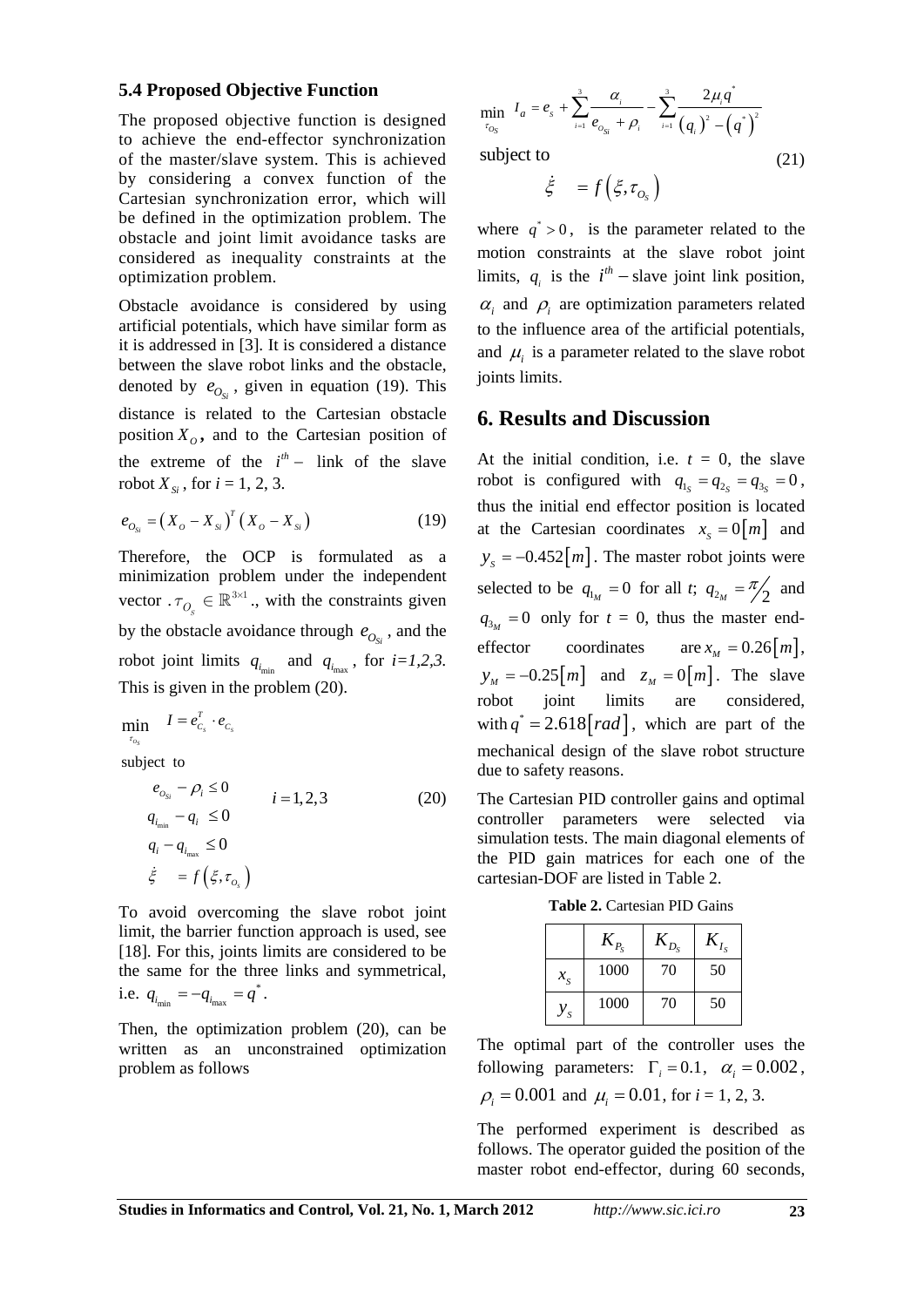writing of the word '**meca***'* as commanded by the operator. On the other side, the slave robot end-effector performs a witting task on a board, synchronizing the master robot end-effector trajectory. An obstacle approached to the second link of the slave robot, while the writing task is performed.

Figure 4 shows the synchronized end-effector trajectories of the master and the slave robot.

It is notable that the controller performance keeps synchronization errors small (less than 0.01 [m]) as shown in Figure 5.



**Figure 4.** Master/Slave Cartesian Trajectories



**Figure 5.** Cartesian errors of the slave robot

Figure 6 shows the different kinematic configurations achieved in order to avoid the obstacle. The dashed line represents the robot configuration with the presence of the obstacle, and when the optimal controller is turned off  $(\tau_{0} = 0)$ . In this case a collision occurs between the obstacle and the second slave robot link, thus, the writing task is hindered.



**Figure 6.** Kinematic configurations of the Slave Robot and Obsta

On the other hand, the solid line represents the new configuration reached to avoid a collision with the obstacle, this time when the optimal controller is turned on ( $\tau_{o} \neq 0$ ). Due to the optimal controller part, the second link moves far away from the obstacle. This movement is caused by the obstacle approaching to the second link of the slave robot, which is sensed with the CMOS camera and feedback to the optimal controller. Thus, a different slave robot configuration is reached, this time avoiding the obstacle and fulfilling the writing task.

Figure 7 shows the slave robot joint trajectories during the entire experiment. Notice that the slave robot joint limits are never reached. If the joint limits are not considered in the optimization problem, a physical configuration that is not feasible may be reached, i.e. such that the slave robot joint position can overcome its joint limit.



**Figure 7.** Joint trajectories of the Slave Robot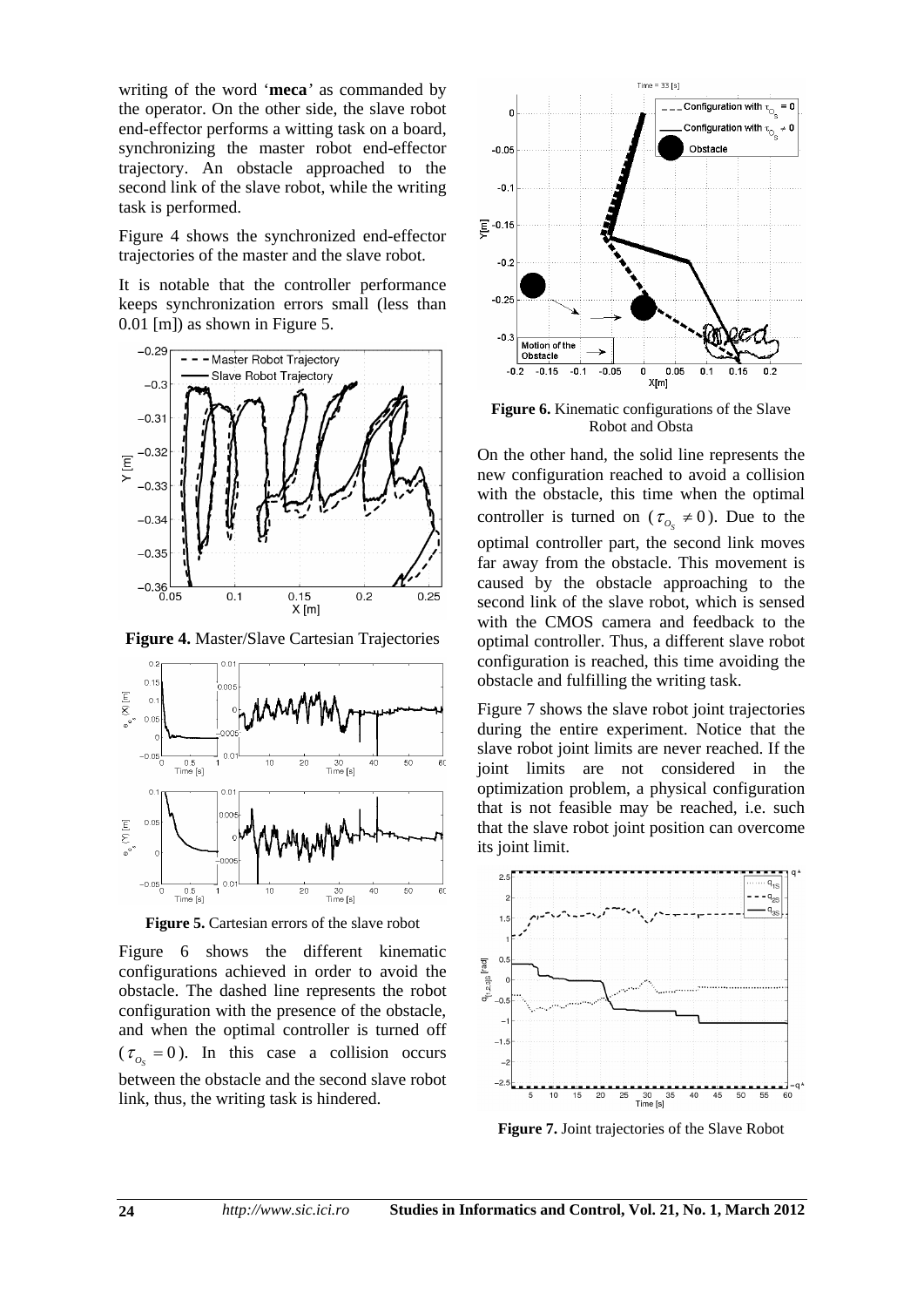# **7. Conclusions**

The proposed slave controller for synchronization of master/slave systems is joint/cartesian type; nonetheless inverse kinematic model is not required. It is necessary to highlight that the operator does not require knowledge about the obstacle trajectory. Thus, the autonomy of the entire master/slave system is enhanced.

This approach can be extended to more complex robotic systems, such as mobile manipulators, which are used in unpredictable environments. Experimental results show that the task synchronization is performed successfully, avoiding mobile obstacles, without overcoming slave robot joint limits at any time.

# **Acknowledgements**

The first author acknowledges the support of CONACyT Mexico by means of the scholarship 28753. All authors acknowledge support from CONACyT grants 133527 and 084060.

# **REFERENCES**

- 1. NIJMEIJER, H., A. RODRIGUEZ-ANGELES, **Synchronization of Mechanical Systems***.* World Scientific Series on Nonlinear Science, Series A. Vol. 46, Ed. World Scientific, Singapore, 2003.
- 2. LOZANO-PEREZ, T., **A Simple Motion Planning Algorithm for General Robot Manipulators**. IEEE Journal of Robotics and Automation, Vol. 3. No. 3, 1987, pp. 224-238.
- 3. KHATIB, O., **Real-Time Obstacle Avoidance for Manipulators and Mobile Robots***.* The International Journal of Robotics Research, Vol. 5, No. 1, 1986, pp. 90-98.
- 4. KRAGÍC, D., L. PETERSSON, H. I. CHRISTENSEN, **Visually Guided Manipulation Tasks***.* Robotics and Autonomous Systems. Vol. 40, No. 2-3, 2002, pp. 193-203.
- 5. CHOPRA, N., M. W. SPONG, R. LOZANO, **Synchronization of Bilateral Teleoperators with Time Delay***.*

Automatica, Vol. 44, No. 8, 2008, pp. 2142-2148.

- 6. PARK, J. H., T. B. SHERIDAN, **Supervisory Teleoperation Control Using Computer Graphics***.* IEEE International Conference on Robotics and Automation. Vol. 1, 1991, pp. 493- 498.
- 7. BLAINE, G. W. **Shared Control for Dexterous Telemanipulation with Haptic Feedback***.* Ph. D. Dissertation. Stanford University. Stanford, 2003.
- 8. NUDEHI, S. S., R. MUKHERJEE, M. GHODOUSSI, **A Shared-Control Approach to Haptic Interface Design for Minimally Invasive Telesurgical Training.** Transactions on Control Systems Technology. Vol. 13, No. 4, 2005, pp. 588-592.
- 9. NANAYAKKARA, T., K. KIGUCHI, T. MURAKAMI, K. WATANABE, K. IZUMI, **Enhancing the Autonomy of Teleoperated Redundant Manipulators Through Fusion of Intelligent Control Modules.** International Journal of Robotics and Mechatronics, Vol.14, No. 3, 2002, pp. 534-545.
- 10. CONKUR, E. S., R. BUCKINGHAM, **Clarifying the Definition of Redundancy as Used in Robotics**. Robotica, Vol. 15, No. 5, 1997, pp. 583-586.
- 11. LUMELSKY, L., E. CHEUNG, **Towards Safe Real-Time Robot Teleoperation Automatic Whole-Sensitive Arm Collision Avoidance Frees the Operator for Global Control**. Proceedings of the IEEE International Conference on Robotics and Automation, Vol. 1, 1991, pp. 797-802.
- 12. FEDDEMA, J. T., J. L. NOVAK, **Wholearm Obstacle Avoidance for Teleoperated Robots.** IEEE International Conference on Robotics and Automation, Vol. 4, 1994, pp. 3303- 3309.
- 13. PERDEREAU, V., C. PASSI, M. DROUIN, **Real-time Control of Redundant Robotic Manipulators for Mobile Obstacle Avoidance.** Robotics and Autonomous Systems. Vol. 41, No. 1, 2002, pp. 41-59.
- 14. GARCIA-HERNANDEZ, N., V. PARRA-VEGA, **Haptic Teleoperated Robotic System for an Effective Obstacle**